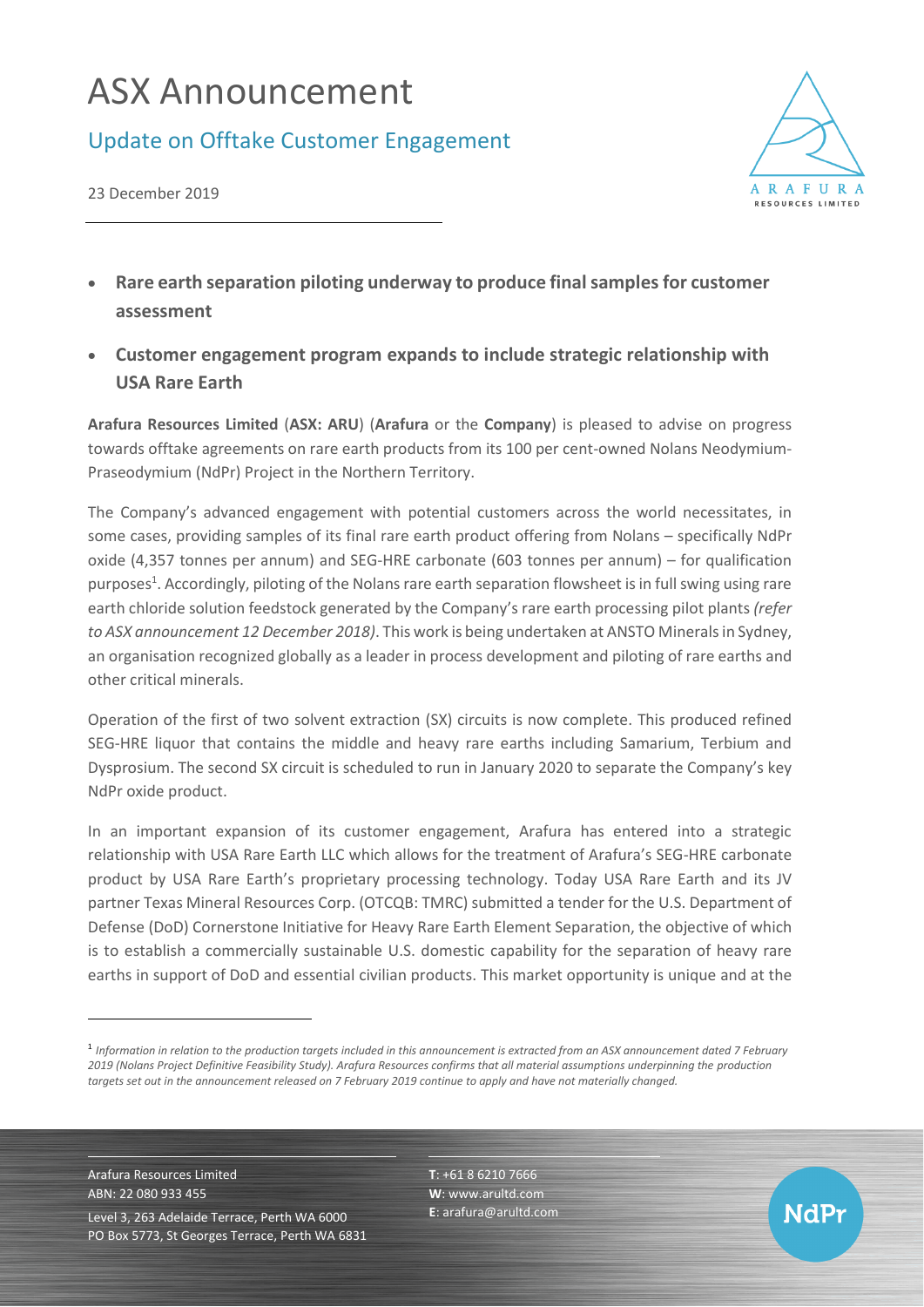**Update on Offtake Customer Engagement**

early stage of development, but it demonstrates the importance of being able to produce separated rare earth products to meet supply chain opportunities that are evolving outside of and independent of the *Made In China 2025* strategy.

Further details of the Arafura-USA Rare Earth strategic relationship are provided in the accompanying USA Rare Earth press release.

- ENDS -

### For further information contact: Media enquiries:

Gavin Lockyer **Luke Forrestal** Managing Director **Media & Capital Partners** Media & Capital Partners T: +61 8 6210 7666 M: +61 411 479 144

Peter Sherrington Company Secretary



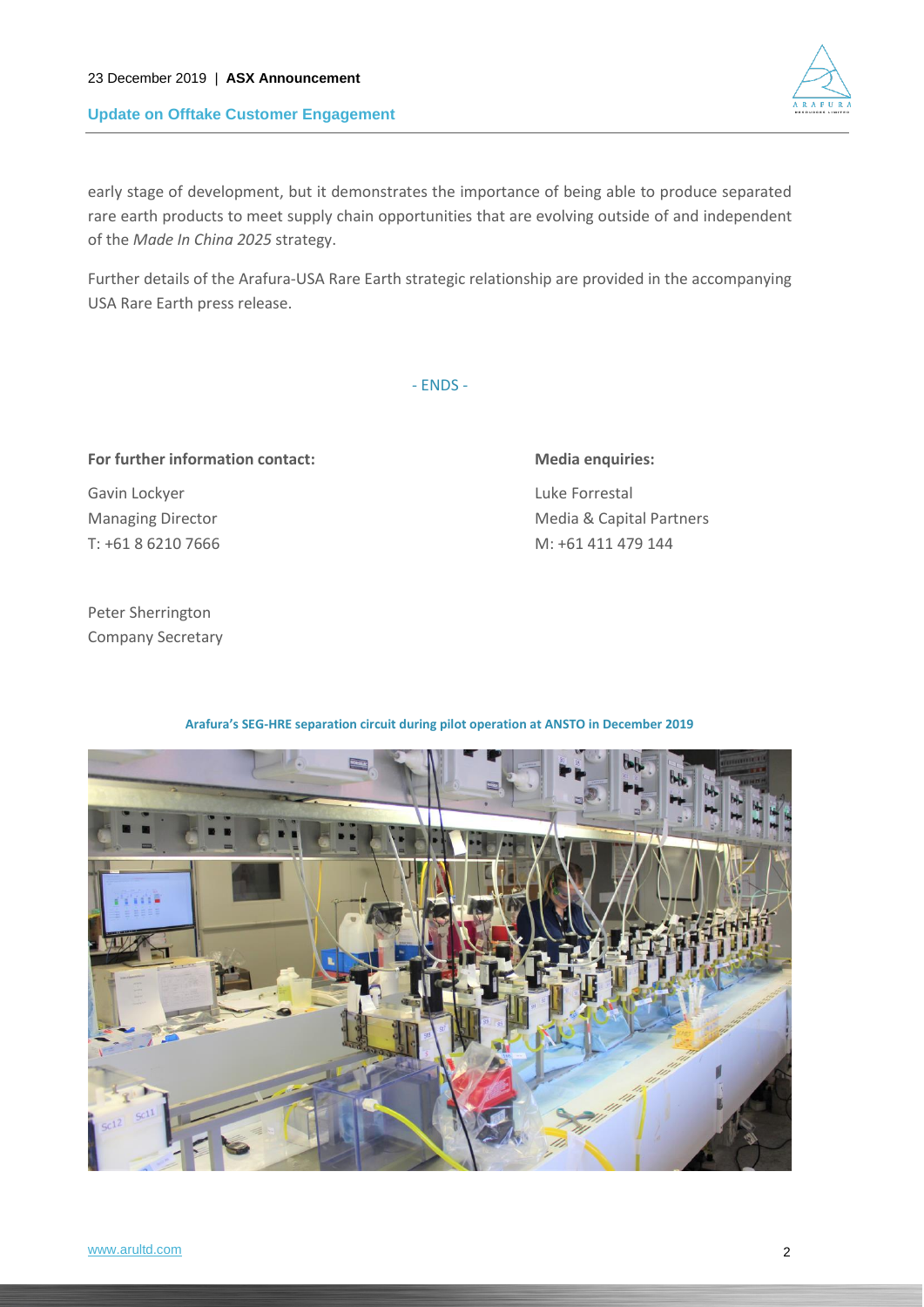



## **USA Rare Earth and Australian Rare Earth Company Arafura Resources Enters Into Strategic Relationship**

### **Australian Heavy Rare Earth Concentrate Will be Processed at USA Rare Earth and Texas Mineral Resources' New Colorado Pilot Plant**

### **USA Rare Earth CEO: Relationship is in Keeping with Australian-U.S. Governments' Mandate to Encourage Rare Earths Collaboration**

**New York, NY** – (PR Newswire- December 23, 2019) - USA Rare Earth LLC, the funding and development partner of the Round Top Heavy Rare Earth and Critical Minerals Project (Texas) with Texas Mineral Resources Corp. (OTCQB: TMRC), is pleased to announce a strategic relationship with Australia's Arafura Resources Limited (ASX: ARU) (Arafura or the Company), developer of its 100 per cent-owned Nolans Bore Neodymium-Praseodymium (NdPr) deposit in the Northern Territory, Australia. Under the terms of a Letter of Intent, Arafura will send Heavy Rare Earth (HREE) concentrate from Nolans for processing at USA Rare Earth's Colorado pilot plant.

"As the U.S. and Australia are partner nations in the NTIB – the National Technology Industrial Base, and have announced a collaboration on strategic minerals exploration, extraction, processing and research, and development of rare earths and high performance metals, our collaboration with Arafura is also an example of concrete steps demonstrating how the U.S. and Australia can address the need for a reliable rare earth supply chain independent of China," said Pini Althaus, CEO of USA Rare Earth. "Our collaboration with Arafura also underscores the versatility of our Continuous Ion Exchange/Continuous Ion Chromatography (CIX-CIC) processing method that enables us to work with feedstock from projects other than our Round Top deposit."

"Arafura and the Australian Government, championed by the initiatives of Austrade, have combined to strengthen the working relationships with our U.S counterparts and we are excited to be playing our part in helping to establish a secure, long term supply of rare earths critical to the world. It's an exciting opportunity for Arafura to expand its customer potential and work with USA Rare Earth and our NTIB allies," said Gavin Lockyer, Managing Director of Arafura Resources.

In 2018, U.S. President Donald Trump and Australian Prime Minister Scott Morrison agreed that the United States and Australia – partners in the NTIB – will work together on strategic minerals exploration, extraction, processing and research, and development of rare earths and high-performance metals. On November 19, 2019, the U.S. and Australia formalized their partnership on developing both nations' critical mineral assets, with a project agreement signed by Geoscience Australia and the United States Geological Survey (USGS). The signing paves the way for both nations to work more closely on understanding each country's geological resource potential for critical minerals, including rare earth elements, and developing a pathway to supply arrangements.

USA Rare Earth and Arafura agreed in the Letter of Intent to execute a Definitive Agreement in Q1 2020.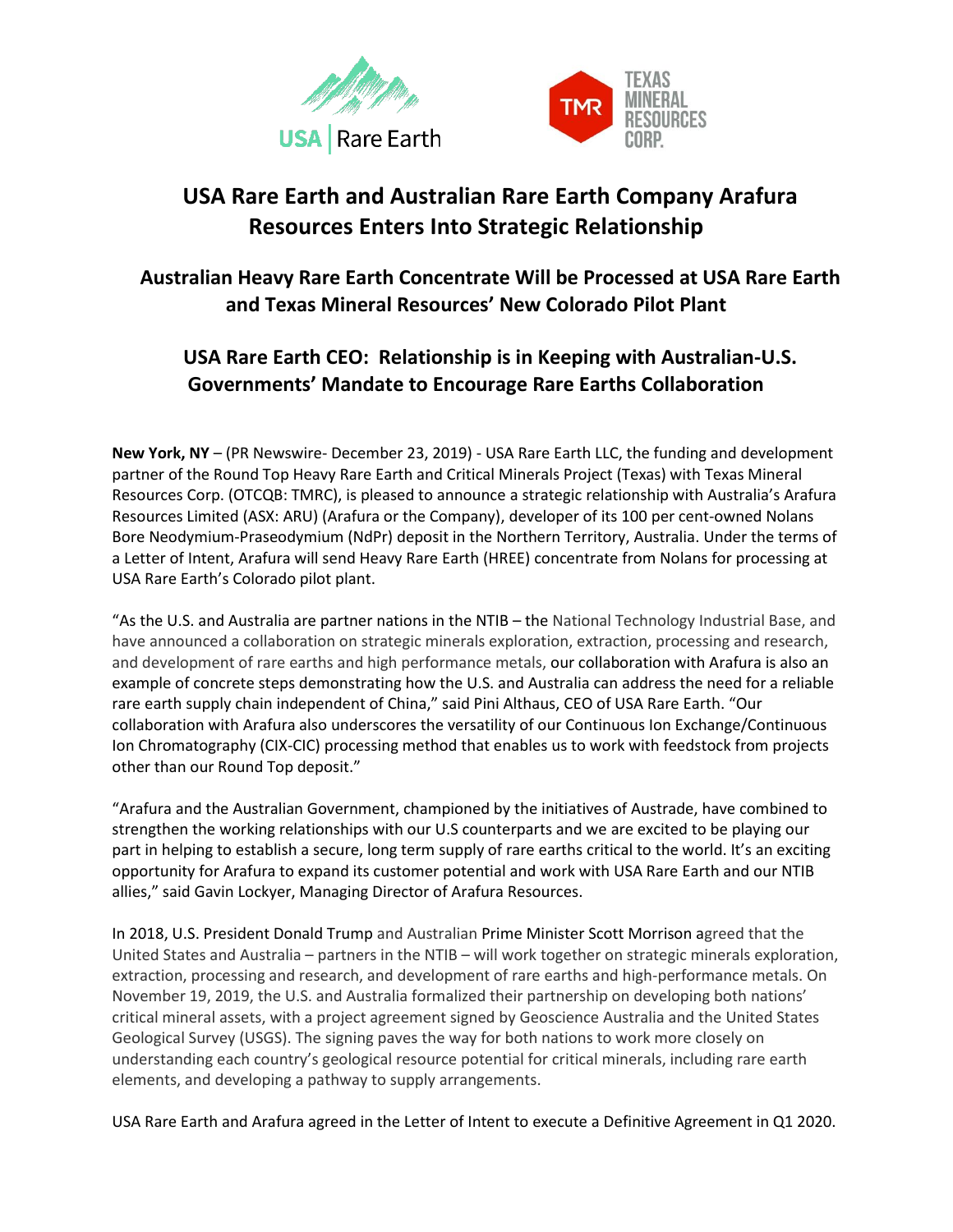

"We've demonstrated the versatility of CIX-CIC in successful grants for the U.S. Defense Logistics Agency and the U.S. Department of Energy," said Dan Gorski, CEO of TMRC and Round Top Project Manager for USA Rare Earth. "We look forward to showing how our method can work on Australian feedstock, as we establish a robust rare earth oxide supply chain."

#### **About USA Rare Earth, LLC**

USA Rare Earth, LLC has an option to earn up to an 80% interest in the Round Top rare earth and technical metals industrial minerals project located in Hudspeth County, Texas. Round Top hosts a large range of critical heavy rare earth elements, high-tech metals, including lithium, uranium and beryllium, and is among the lowest-cost rare earth projects in the world. The Round Top Deposit hosts 15 of the 17 rare earth elements, plus other high-value tech minerals (including lithium) and is well located to serve the US internal demand. Round Top contains 13 of the 35 minerals deemed "critical" by the Department of the Interior and contains critical elements required by the United States; both for national defense and industry. For more information about USA Rare Earth, visit [www.usarareearth.com](http://www.usarareearth.com/)

#### **About Arafura Resources Limited**

Arafura Resources Limited (ASX: ARU) is an Australian rare earth development company focused on the commercialization of its Nolans Neodymium-Praseodymium (NdPr) Project in Australia's Northern Territory. The Company plans to produce 4,357 tonnes of separated NdPr oxide and 603 tonnes of SEG-HRE carbonate (containing heavy rare earths) each year for a minimum of 23 years from its mining and processing operation. The project has a completed feasibility study and full environmental permitting. Arafura anticipates commencing construction in early 2021 subject to securing project funding. For more information about Arafura Resources, visit www.arultd.com.

#### **About Texas Mineral Resources Corp.**

Texas Mineral Resources Corp.'s focus is to develop and commercialize its Round Top heavy rare earth and industrial minerals project located in Hudspeth County, Texas, 70 miles southeast of El Paso. Additionally, the Company plans on developing alternative sources of strategic minerals through the processing of coal waste and other related materials. The Company's common stock trades on the OTCQB U.S. tier under the symbol "TMRC".

#### **Company Contact:**

USA Rare Earth LLC Pini Althaus, Chief Executive Officer Email: [pini@usarareearth.com](mailto:pini@usarareearth.com) Twitter[: @USARareEarth](https://twitter.com/usarareearth)

#### **Company Contact:**

Arafura Resources Limited Gavin Lockyer, Managing Director Email: [arafura@arultd.com](mailto:arafura@arultd.com) Twitter[: @ARULtd](https://twitter.com/ARULtd)

#### **Company Contact:**

Texas Mineral Resources Corp. Anthony Marchese, Chairman E-mail: [amarchese@tmcorp.com](mailto:amarchese@tmcorp.com) Twitter: [@TexasMineralRes](https://twitter.com/texasmineralres)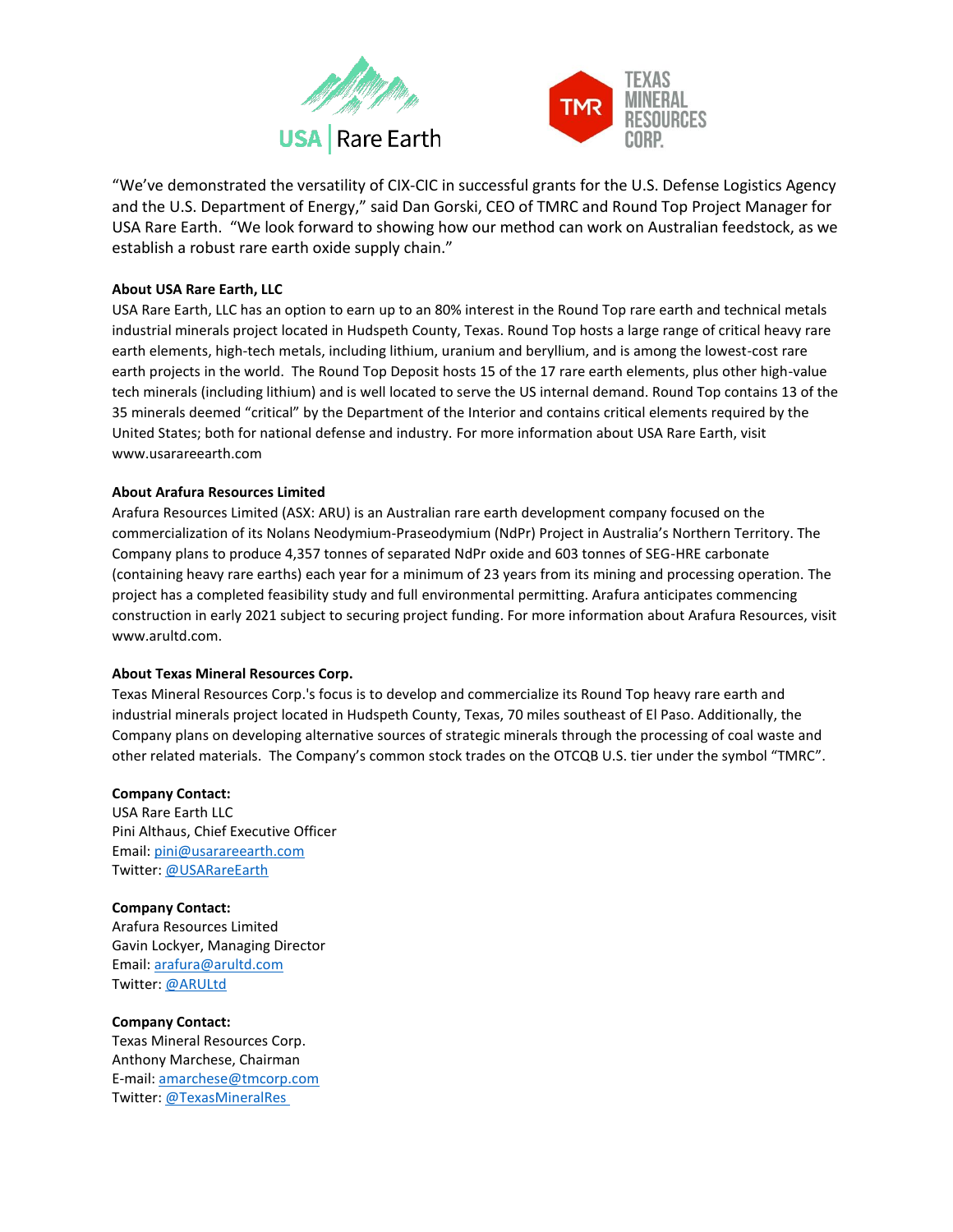



#### **Cautionary Note to Investors**

The United States Securities and Exchange Commission ("SEC") limits disclosure for U.S. reporting purposes to mineral deposits that a company can economically and legally extract or produce. This press release uses certain terms that comply with reporting standards in Canada and certain estimates are made in accordance with Canadian National Instrument NI 43-101 ("NI 43-101") and the Canadian Institute of Mining, Metallurgy and Petroleum ("CIM") - CIM Definition Standards on Mineral Resources and Mineral Reserves, adopted by the CIM Council, as amended (the "CIM Standards"). NI 43-101 is a rule developed by the Canadian Securities Administrators that establishes standards for all public disclosures an issuer makes of scientific and technical information concerning mineral projects. This press release uses the terms "resource," "measured and indicated mineral resource," and "inferred mineral resource." We advise U.S. investors that while these terms are defined in accordance with NI 43-101 such terms are not recognized under the SEC's Industry Guide 7 and are normally not permitted to be used in reports and registration statements filed with the SEC. Mineral resources in these categories have a great amount of uncertainty as to their economic and legal feasibility. "Inferred resources" have a great amount of uncertainty as to their existence and, under Canadian regulations, cannot form the basis of a pre-feasibility or feasibility study, except in limited circumstances. The SEC normally only permits issuers to report mineralization that does not constitute SEC Industry Guide 7 compliant "reserves" as in-place tonnage and grade without reference to unit measures. Under SEC Industry Guide 7 standards, a "final" or "bankable" feasibility study is required to report reserves, the three-year historical average price is used in any reserve or cash flow analysis to designate reserves and all necessary permits and government approvals must be filed with the appropriate governmental authority. **The PEA is not a definitive feasibility study and our Round Top project currently does not contain any known proven or probable ore reserves under SEC Industry Guide 7 reporting standards**. The results of the PEA disclosed in this press release are preliminary in nature and include inferred mineral resources that are considered speculative geologically to have the economic considerations applied to them that would enable them to be categorized as mineral reserves and there is no certainty that the results of the PEA will be realized. U.S. investors are urged to consider closely the disclosure in our latest reports and registration statements filed with the SEC. You can review and obtain copies of these filings at http://www.sec.gov/edgar.shtml. U.S. **Investors are cautioned not to assume that any defined resource will ever be converted into SEC Industry Guide 7 compliant reserves.**

#### **Forward-Looking Statements**

This press release contains forward-looking statements within the meaning of the U.S. Securities Act of 1933, as amended, and U.S. Securities Exchange Act of 1934, as amended, including, but not limited to, statements regarding the potential development of the Round Top project, estimates and projections regarding the economic feasibility of the Round Top project from the update PEA, including, NPV, IRR, payback period, capital cost, pricing assumptions, mining rate, average recoveries, oxide production amounts and methodologies, mine life, employment requirements, resource amounts and grades, projected revenues, initial capital costs, life of mine sustaining capital, cash flow projections, capital and operating cost estimates and projections, and sensitivity analysis, inclusion of uranium in future economic analyses, the potential to render high purity oxides, the Round Top facility generating critical technology oxides, release of the full PEA within a short period of time and other such similar statements. When used in this press release, the words "potential," "indicate," "expect," "intend," "hopes," "believe," "may," "will," "if, "anticipate," and similar expressions are intended to identify forward-looking statements. These statements involve known and unknown risks, uncertainties and